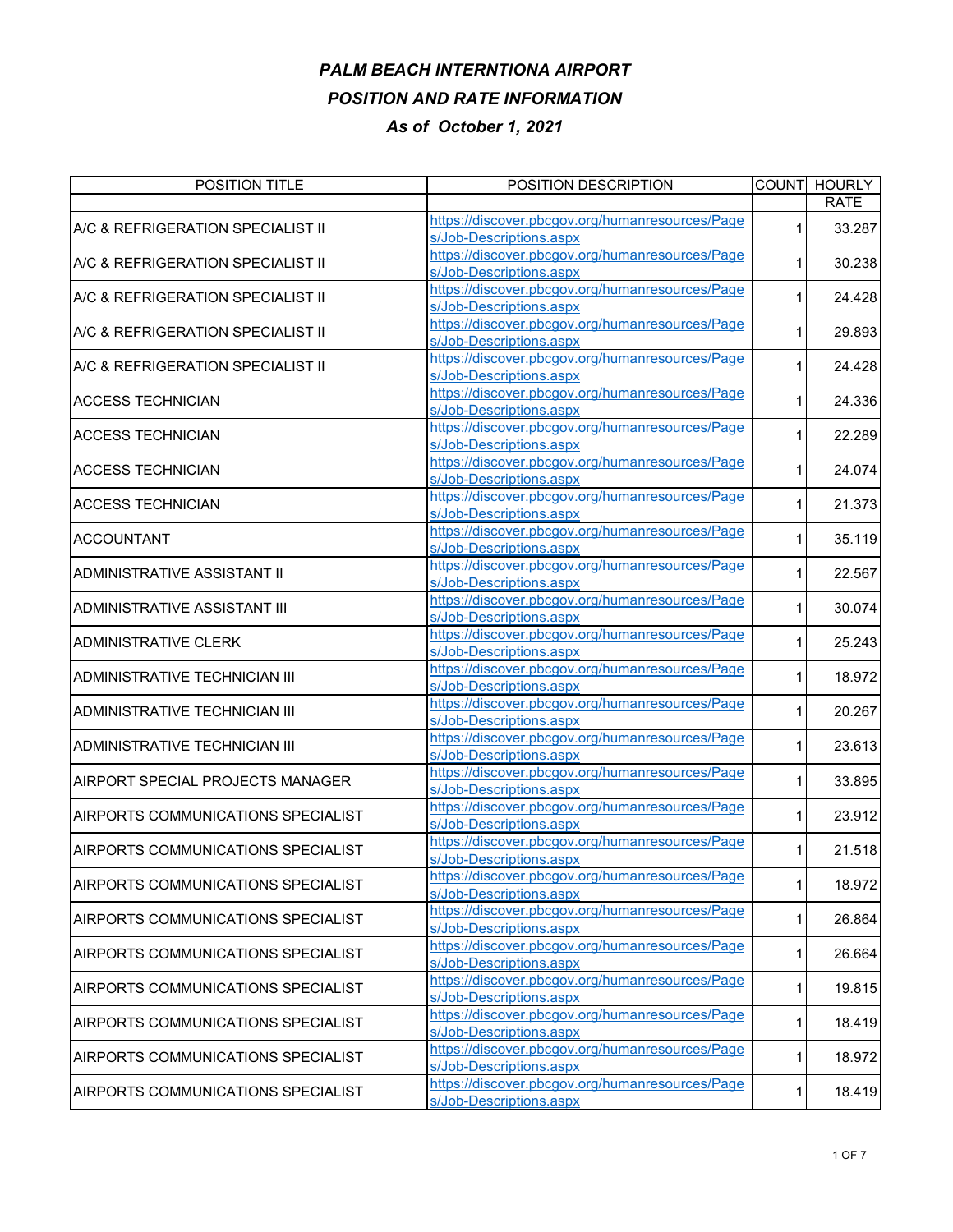| POSITION TITLE                         | POSITION DESCRIPTION                            |   | COUNT HOURLY |
|----------------------------------------|-------------------------------------------------|---|--------------|
|                                        |                                                 |   | <b>RATE</b>  |
| AIRPORTS COMMUNICATIONS SPECIALIST     | https://discover.pbcgov.org/humanresources/Page |   | 20.867       |
|                                        | s/Job-Descriptions.aspx                         |   |              |
|                                        | https://discover.pbcgov.org/humanresources/Page |   | 18.419       |
| AIRPORTS COMMUNICATIONS SPECIALIST     | s/Job-Descriptions.aspx                         |   |              |
|                                        | https://discover.pbcgov.org/humanresources/Page |   |              |
| AIRPORTS COMMUNICATIONS SPECIALIST     | s/Job-Descriptions.aspx                         |   | 22.246       |
|                                        | https://discover.pbcgov.org/humanresources/Page |   |              |
| AIRPORTS COMMUNICATIONS SPECIALIST     | s/Job-Descriptions.aspx                         |   | 19.970       |
|                                        | https://discover.pbcgov.org/humanresources/Page |   |              |
| AIRPORTS COMMUNICATIONS SPECIALIST     | s/Job-Descriptions.aspx                         |   | 18.972       |
|                                        | https://discover.pbcgov.org/humanresources/Page |   |              |
| AIRPORTS CUSTODIAL CONTRACT CORDINATOR | s/Job-Descriptions.aspx                         |   | 28.822       |
|                                        | https://discover.pbcgov.org/humanresources/Page |   |              |
| <b>AIRPORTS FACILITIES MANAGER</b>     | s/Job-Descriptions.aspx                         |   | 36.629       |
|                                        | https://discover.pbcgov.org/humanresources/Page |   |              |
| AIRPORTS OPERATIONS MANAGER            | s/Job-Descriptions.aspx                         |   | 50.967       |
|                                        | https://discover.pbcgov.org/humanresources/Page |   |              |
| <b>AIRPORTS OPERATIONS OFFICER</b>     |                                                 |   | 31.575       |
|                                        | s/Job-Descriptions.aspx                         |   |              |
| <b>AIRPORTS OPERATIONS OFFICER</b>     | https://discover.pbcgov.org/humanresources/Page |   | 25.161       |
|                                        | s/Job-Descriptions.aspx                         |   |              |
| <b>AIRPORTS OPERATIONS OFFICER</b>     | https://discover.pbcgov.org/humanresources/Page |   | 24.428       |
|                                        | s/Job-Descriptions.aspx                         |   |              |
| <b>AIRPORTS OPERATIONS OFFICER</b>     | https://discover.pbcgov.org/humanresources/Page |   | 24.428       |
|                                        | s/Job-Descriptions.aspx                         |   |              |
| <b>AIRPORTS OPERATIONS OFFICER</b>     | https://discover.pbcgov.org/humanresources/Page |   | 30.137       |
|                                        | s/Job-Descriptions.aspx                         |   |              |
| <b>AIRPORTS OPERATIONS OFFICER</b>     | https://discover.pbcgov.org/humanresources/Page |   | 25.871       |
|                                        | s/Job-Descriptions.aspx                         |   |              |
|                                        | https://discover.pbcgov.org/humanresources/Page |   | 29.766       |
| <b>AIRPORTS OPERATIONS OFFICER</b>     | s/Job-Descriptions.aspx                         |   |              |
|                                        | https://discover.pbcgov.org/humanresources/Page |   |              |
| <b>AIRPORTS OPERATIONS OFFICER</b>     | s/Job-Descriptions.aspx                         |   | 25.161       |
|                                        | https://discover.pbcgov.org/humanresources/Page |   |              |
| <b>AIRPORTS OPERATIONS OFFICER</b>     | s/Job-Descriptions.aspx                         |   | 32.145       |
|                                        | https://discover.pbcgov.org/humanresources/Page |   |              |
| <b>AIRPORTS OPERATIONS OFFICER</b>     | s/Job-Descriptions.aspx                         |   | 31.569       |
|                                        | https://discover.pbcgov.org/humanresources/Page |   |              |
| <b>AIRPORTS OPERATIONS OFFICER</b>     | s/Job-Descriptions.aspx                         |   | 24.428       |
|                                        | https://discover.pbcgov.org/humanresources/Page |   |              |
| <b>AIRPORTS OPERATIONS OFFICER</b>     | s/Job-Descriptions.aspx                         | 1 | 25.161       |
|                                        | https://discover.pbcgov.org/humanresources/Page |   |              |
| <b>AIRPORTS OPERATIONS OFFICER</b>     |                                                 | 1 | 24.428       |
|                                        | s/Job-Descriptions.aspx                         |   |              |
| AIRPORTS OPERATIONS SUPERVISOR         | https://discover.pbcgov.org/humanresources/Page | 1 | 27.070       |
|                                        | s/Job-Descriptions.aspx                         |   |              |
| <b>AIRPORTS OPERATIONS SUPERVISOR</b>  | https://discover.pbcgov.org/humanresources/Page | 1 | 35.759       |
|                                        | s/Job-Descriptions.aspx                         |   |              |
| AIRPORTS OPERATIONS SUPERVISOR         | https://discover.pbcgov.org/humanresources/Page | 1 | 31.272       |
|                                        | s/Job-Descriptions.aspx                         |   |              |
| <b>AIRPORTS OPERATIONS SUPERVISOR</b>  | https://discover.pbcgov.org/humanresources/Page | 1 | 28.970       |
|                                        | s/Job-Descriptions.aspx                         |   |              |
| AIRPORTS PARKING CONTRACT COORDINATOR  | https://discover.pbcgov.org/humanresources/Page | 1 | 26.755       |
|                                        | s/Job-Descriptions.aspx                         |   |              |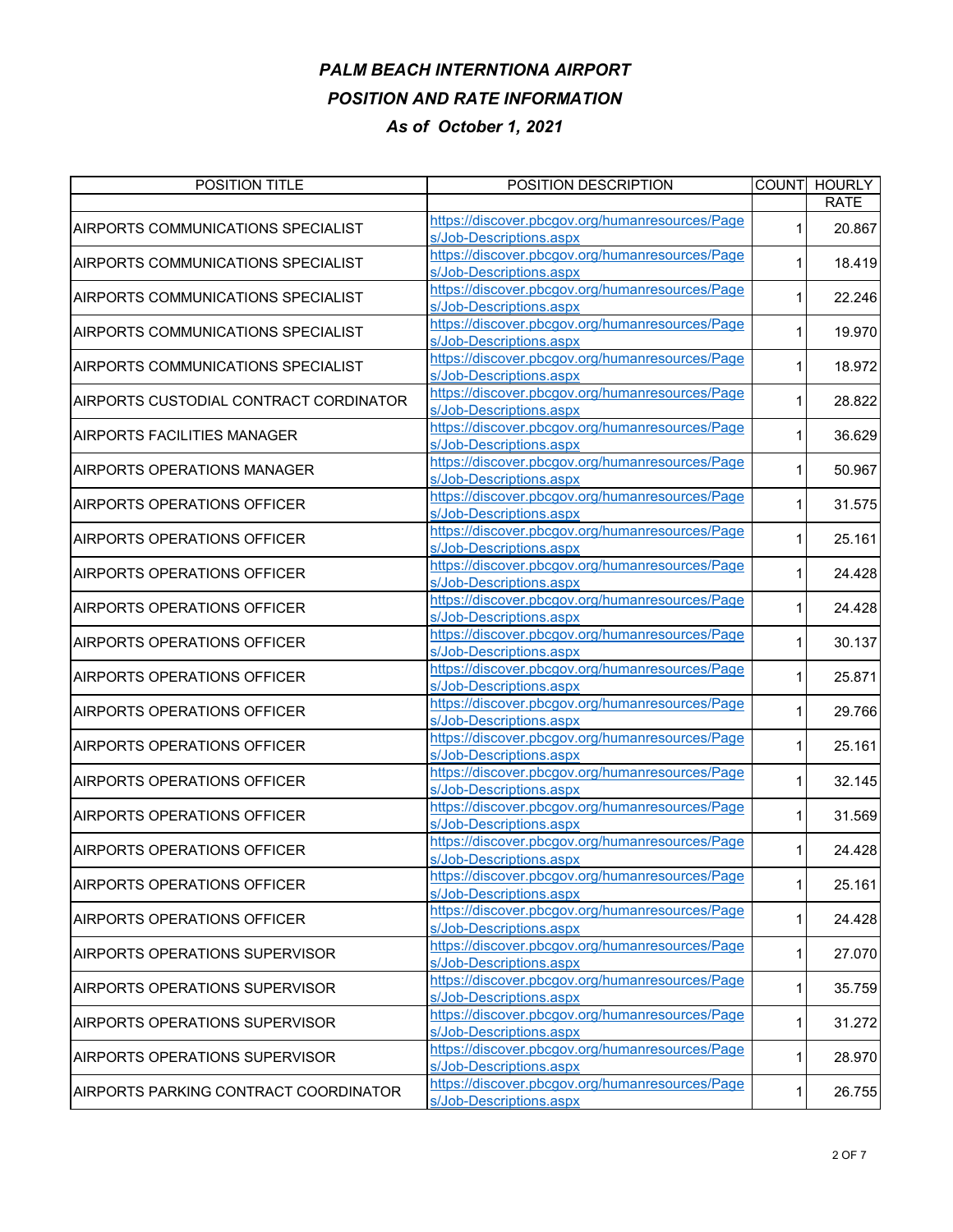| POSITION TITLE                           | POSITION DESCRIPTION                            | <b>COUNT</b> | <b>HOURLY</b> |
|------------------------------------------|-------------------------------------------------|--------------|---------------|
|                                          |                                                 |              | <b>RATE</b>   |
| AIRPORTS PROPERTIES MANAGER              | https://discover.pbcgov.org/humanresources/Page |              | 59.548        |
|                                          | s/Job-Descriptions.aspx                         |              |               |
| AIRPORTS SECURITY MANAGER                | https://discover.pbcgov.org/humanresources/Page |              | 36.525        |
|                                          | s/Job-Descriptions.aspx                         |              |               |
| AIRPORTS STRIPING TECHNICIAN             | https://discover.pbcgov.org/humanresources/Page |              | 19.894        |
|                                          | s/Job-Descriptions.aspx                         |              |               |
| AIRPORTS STRIPING TECHNICIAN             | https://discover.pbcgov.org/humanresources/Page |              | 20.856        |
|                                          | s/Job-Descriptions.aspx                         |              |               |
| AIRPORTS TECHNICAL SERVICES COORDINATIOR | https://discover.pbcgov.org/humanresources/Page |              | 34.102        |
|                                          | s/Job-Descriptions.aspx                         |              |               |
| AIRPORTS TRAINING COORDINATOR            | https://discover.pbcgov.org/humanresources/Page | 1.           | 33.154        |
|                                          | s/Job-Descriptions.aspx                         |              |               |
| <b>APPRENTICE I</b>                      | https://discover.pbcgov.org/humanresources/Page | 1.           | 18.419        |
|                                          | s/Job-Descriptions.aspx                         |              |               |
|                                          | https://discover.pbcgov.org/humanresources/Page | 1            |               |
| <b>APPRENTICE I</b>                      | s/Job-Descriptions.aspx                         |              | 18.419        |
|                                          | https://discover.pbcgov.org/humanresources/Page |              |               |
| ARCHITECTURAL FIELD REPRESENTATIVE I     | s/Job-Descriptions.aspx                         |              | 51.366        |
|                                          | https://discover.pbcgov.org/humanresources/Page |              |               |
| ASSISTANT AIRPORTS PROPERTIES MANAGER    | s/Job-Descriptions.aspx                         | 1            | 40.612        |
|                                          | https://discover.pbcgov.org/humanresources/Page |              |               |
| ASSISTANT AIRPORTS PROPERTIES MANAGER    | s/Job-Descriptions.aspx                         |              | 34.166        |
|                                          | https://discover.pbcgov.org/humanresources/Page |              |               |
| <b>CARPENTER</b>                         | s/Job-Descriptions.aspx                         |              | 21.735        |
|                                          | https://discover.pbcgov.org/humanresources/Page |              |               |
| <b>CARPENTER</b>                         | s/Job-Descriptions.aspx                         |              | 27.072        |
|                                          | https://discover.pbcgov.org/humanresources/Page |              |               |
| <b>CARPENTER</b>                         | s/Job-Descriptions.aspx                         |              | 34.979        |
|                                          | https://discover.pbcgov.org/humanresources/Page |              |               |
| CHEMICAL SPRAY TECHNICIAN                | s/Job-Descriptions.aspx                         |              | 32.011        |
|                                          | https://discover.pbcgov.org/humanresources/Page |              |               |
| CHEMICAL SPRAY TECHNICIAN                | s/Job-Descriptions.aspx                         |              | 20.291        |
|                                          | https://discover.pbcgov.org/humanresources/Page |              |               |
| CONSTRUCTION COORDINATION AIDE           | s/Job-Descriptions.aspx                         | 1.           | 20.201        |
|                                          | https://discover.pbcgov.org/humanresources/Page |              |               |
| CONSTRUCTION COORDINATOR                 | s/Job-Descriptions.aspx                         | 1            | 48.415        |
|                                          | https://discover.pbcgov.org/humanresources/Page |              |               |
| CONSTRUCTION COORDINATOR                 | s/Job-Descriptions aspx                         |              | 38.688        |
| <b>DIVISION DIRECTOR I</b>               | https://discover.pbcgov.org/humanresources/Page |              | 50.261        |
|                                          | s/Job-Descriptions.aspx                         |              |               |
| <b>DIRECTOR I</b>                        | https://discover.pbcgov.org/humanresources/Page |              | 80.931        |
|                                          | s/Job-Descriptions.aspx                         |              |               |
| <b>DIRECTOR III</b>                      | https://discover.pbcgov.org/humanresources/Page | 1            | 100.599       |
|                                          | s/Job-Descriptions.aspx                         |              |               |
| DISADVANTAGED BUSINESS ENTERPRISE        | https://discover.pbcgov.org/humanresources/Page |              | 24.654        |
| PROGRAM TECHNICIAN                       | s/Job-Descriptions.aspx                         |              |               |
| <b>DIVISION DIRECTOR I</b>               | https://discover.pbcgov.org/humanresources/Page | 1            | 49.909        |
|                                          | s/Job-Descriptions.aspx                         |              |               |
| <b>DIVISION DIRECTOR I</b>               | https://discover.pbcgov.org/humanresources/Page | 1            | 47.764        |
|                                          | s/Job-Descriptions.aspx                         |              |               |
| <b>DIVISION DIRECTOR I</b>               | https://discover.pbcgov.org/humanresources/Page |              | 45.815        |
|                                          | s/Job-Descriptions.aspx                         |              |               |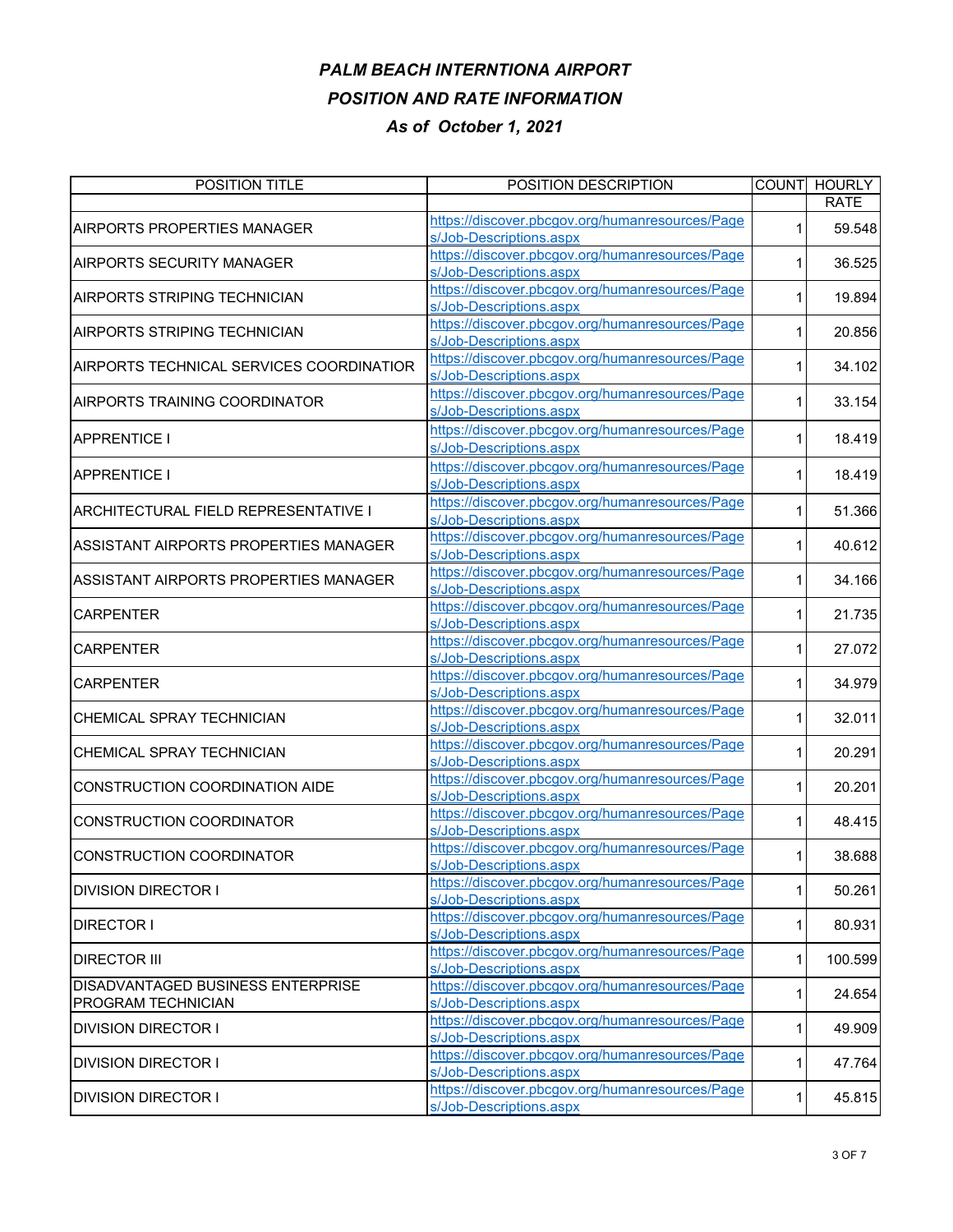| POSITION TITLE                      | POSITION DESCRIPTION                            | <b>COUNT</b> | <b>HOURLY</b> |
|-------------------------------------|-------------------------------------------------|--------------|---------------|
|                                     |                                                 |              | <b>RATE</b>   |
| <b>DIVISION DIRECTOR II</b>         | https://discover.pbcgov.org/humanresources/Page | 1            | 42.586        |
|                                     | s/Job-Descriptions.aspx                         |              |               |
| <b>DIVISION DIRECTOR II</b>         | https://discover.pbcgov.org/humanresources/Page |              | 59.581        |
|                                     | s/Job-Descriptions.aspx                         |              |               |
| DIVISION DIRECTOR V                 | https://discover.pbcgov.org/humanresources/Page | 1            | 78.729        |
|                                     | s/Job-Descriptions.aspx                         |              |               |
| DIVISION DIRECTOR V                 | https://discover.pbcgov.org/humanresources/Page |              | 61.991        |
|                                     | s/Job-Descriptions.aspx                         |              |               |
| DIVISION DIRECTOR V                 | https://discover.pbcgov.org/humanresources/Page | 1.           | 69.975        |
|                                     | s/Job-Descriptions.aspx                         |              |               |
| DIVISION DIRECTOR V                 | https://discover.pbcgov.org/humanresources/Page | 1            | 56.682        |
|                                     | s/Job-Descriptions.aspx                         |              |               |
| ELECTRONICS TECHNICIAN              | https://discover.pbcgov.org/humanresources/Page |              | 33.468        |
|                                     | s/Job-Descriptions.aspx                         |              |               |
| ELECTRONICS TECHNICIAN              | https://discover.pbcgov.org/humanresources/Page | 1            | 29.573        |
|                                     | s/Job-Descriptions.aspx                         |              |               |
| ELECTRONICS TECHNICIAN              | https://discover.pbcgov.org/humanresources/Page | 1            | 32.062        |
|                                     | s/Job-Descriptions.aspx                         |              |               |
| ELECTRONICS TECHNICIAN              | https://discover.pbcgov.org/humanresources/Page | 1            | 28.152        |
|                                     | s/Job-Descriptions.aspx                         |              |               |
| FIELD OFFICE COORDINATOR II         | https://discover.pbcgov.org/humanresources/Page |              | 21.030        |
|                                     | s/Job-Descriptions.aspx                         |              |               |
|                                     | https://discover.pbcgov.org/humanresources/Page |              |               |
| FINANCIAL ANALYST I                 | s/Job-Descriptions.aspx                         |              | 27.578        |
|                                     | https://discover.pbcgov.org/humanresources/Page | 1            |               |
| FINANCIAL ANALYST II                | s/Job-Descriptions.aspx                         |              | 38.568        |
| <b>FINANCIAL ANALYST III</b>        | https://discover.pbcgov.org/humanresources/Page |              | 43.624        |
|                                     | s/Job-Descriptions.aspx                         |              |               |
|                                     | https://discover.pbcgov.org/humanresources/Page |              |               |
| FINANCIAL ANALYST III               | s/Job-Descriptions.aspx                         | 1            | 36.662        |
|                                     | https://discover.pbcgov.org/humanresources/Page |              |               |
| FISCAL MANAGER II                   | s/Job-Descriptions.aspx                         | 1            | 62.313        |
|                                     | https://discover.pbcgov.org/humanresources/Page |              |               |
| FISCAL SPECIALIST II                | s/Job-Descriptions.aspx                         |              | 21.023        |
|                                     | https://discover.pbcgov.org/humanresources/Page |              |               |
| FISCAL SPECIALIST II                | s/Job-Descriptions.aspx                         | 1            | 22.254        |
|                                     | https://discover.pbcgov.org/humanresources/Page |              |               |
| <b>FISCAL SPECIALIST II</b>         | s/Job-Descriptions.aspx                         |              | 26.759        |
|                                     | https://discover.pbcgov.org/humanresources/Page |              |               |
| <b>FISCAL SPECIALIST II</b>         | s/Job-Descriptions.aspx                         | 1            | 22.781        |
|                                     | https://discover.pbcgov.org/humanresources/Page |              |               |
| <b>GENERAL MAINTENANCE MECHANIC</b> | s/Job-Descriptions.aspx                         |              | 24.463        |
|                                     | https://discover.pbcgov.org/humanresources/Page |              |               |
| <b>GENERAL MAINTENANCE MECHANIC</b> | s/Job-Descriptions.aspx                         | 1            | 22.892        |
| <b>GENERAL MAINTENANCE MECHANIC</b> | https://discover.pbcgov.org/humanresources/Page |              |               |
|                                     | s/Job-Descriptions.aspx                         | 1            | 25.761        |
| <b>INDUSTRIAL ELECTRICIAN</b>       | https://discover.pbcgov.org/humanresources/Page |              |               |
|                                     | s/Job-Descriptions.aspx                         | 1            | 25.063        |
| <b>INDUSTRIAL ELECTRICIAN</b>       | https://discover.pbcgov.org/humanresources/Page |              |               |
|                                     | s/Job-Descriptions.aspx                         | 1            | 27.025        |
|                                     | https://discover.pbcgov.org/humanresources/Page |              |               |
| <b>INDUSTRIAL ELECTRICIAN</b>       | s/Job-Descriptions.aspx                         | 1            | 25.063        |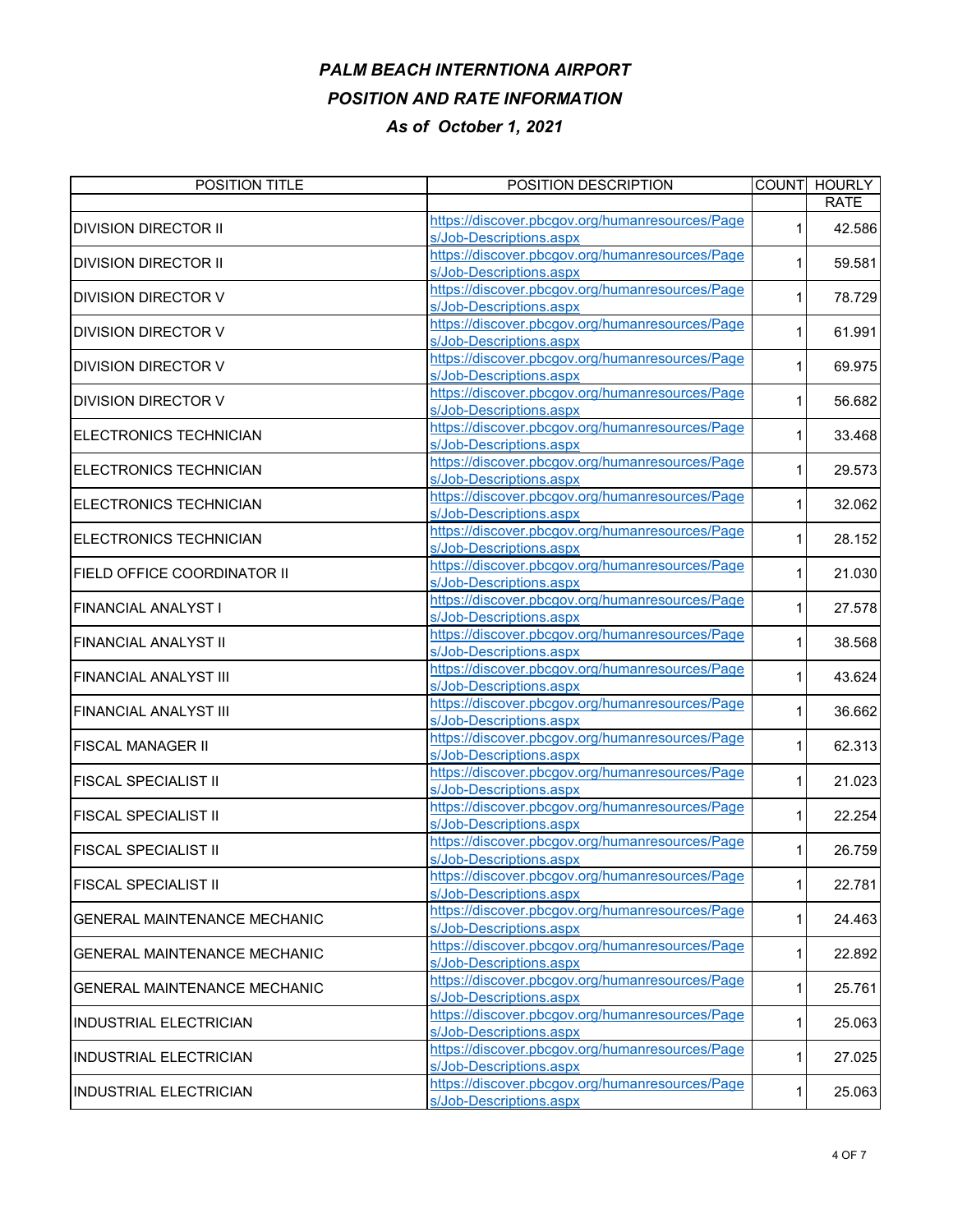| POSITION TITLE                  | POSITION DESCRIPTION                            | <b>COUNT</b> | <b>HOURLY</b> |
|---------------------------------|-------------------------------------------------|--------------|---------------|
|                                 |                                                 |              | <b>RATE</b>   |
| <b>INDUSTRIAL ELECTRICIAN</b>   | https://discover.pbcgov.org/humanresources/Page |              | 25.063        |
|                                 | s/Job-Descriptions.aspx                         |              |               |
| <b>INDUSTRIAL ELECTRICIAN</b>   | https://discover.pbcgov.org/humanresources/Page |              | 41.769        |
|                                 | s/Job-Descriptions.aspx                         |              |               |
| <b>INDUSTRIAL TECHNICIAN</b>    | https://discover.pbcgov.org/humanresources/Page |              | 41.062        |
|                                 | s/Job-Descriptions.aspx                         |              |               |
| <b>INDUSTRIAL TECHNICIAN</b>    | https://discover.pbcgov.org/humanresources/Page |              | 27.017        |
|                                 | s/Job-Descriptions.aspx                         |              |               |
| <b>INDUSTRIAL TECHNICIAN</b>    | https://discover.pbcgov.org/humanresources/Page |              | 28.968        |
|                                 | s/Job-Descriptions.aspx                         |              |               |
| <b>INDUSTRIAL TECHNICIAN</b>    | https://discover.pbcgov.org/humanresources/Page |              | 25.063        |
|                                 | s/Job-Descriptions.aspx                         |              |               |
| INFORMATION TECHNOLOGY MANAGER  | https://discover.pbcgov.org/humanresources/Page |              | 64.502        |
|                                 | s/Job-Descriptions.aspx                         |              |               |
| <b>IRRIGATION TECHICIAN</b>     | https://discover.pbcgov.org/humanresources/Page | 1            | 19.389        |
|                                 | s/Job-Descriptions.aspx                         |              |               |
| <b>IRRIGATION TECHICIAN</b>     | https://discover.pbcgov.org/humanresources/Page | 1            | 20.845        |
|                                 | s/Job-Descriptions.aspx                         |              |               |
| LAND MANAGEMENT ASSISTANT       | https://discover.pbcgov.org/humanresources/Page | 1            | 19.389        |
|                                 | s/Job-Descriptions.aspx                         |              |               |
| <b>LICENSED PROJECT MANAGER</b> | https://discover.pbcgov.org/humanresources/Page |              | 62.585        |
|                                 | s/Job-Descriptions.aspx                         |              |               |
| MAINTENANCE SUPERVISOR          | https://discover.pbcgov.org/humanresources/Page |              | 44.740        |
|                                 | s/Job-Descriptions.aspx                         |              |               |
| MAINTENANCE SUPERVISOR          | https://discover.pbcgov.org/humanresources/Page | 1            | 30.113        |
|                                 | s/Job-Descriptions.aspx                         |              |               |
| <b>MAINTENANCE SUPERVISOR</b>   | https://discover.pbcgov.org/humanresources/Page |              | 31.499        |
|                                 | s/Job-Descriptions.aspx                         |              |               |
| MAINTENANCE WORKER II           | https://discover.pbcgov.org/humanresources/Page | 1            | 19.580        |
|                                 | s/Job-Descriptions.aspx                         |              |               |
| <b>MAINTENANCE WORKER II</b>    | https://discover.pbcgov.org/humanresources/Page | 1            | 16.622        |
|                                 | s/Job-Descriptions.aspx                         |              |               |
|                                 | https://discover.pbcgov.org/humanresources/Page |              | 16.622        |
| MAINTENANCE WORKER II           | s/Job-Descriptions.aspx                         |              |               |
|                                 | https://discover.pbcgov.org/humanresources/Page | 1            |               |
| MAINTENANCE WORKER II           | s/Job-Descriptions.aspx                         |              | 19.667        |
|                                 | https://discover.pbcgov.org/humanresources/Page |              |               |
| <b>MAINTENANCE WORKER II</b>    | s/Job-Descriptions.aspx                         |              | 16.622        |
|                                 | https://discover.pbcgov.org/humanresources/Page |              |               |
| <b>MAINTENANCE WORKER II</b>    | s/Job-Descriptions.aspx                         | 1            | 16.622        |
|                                 | https://discover.pbcgov.org/humanresources/Page |              |               |
| <b>MAINTENANCE WORKER II</b>    | s/Job-Descriptions.aspx                         | 1            | 16.622        |
|                                 | https://discover.pbcgov.org/humanresources/Page |              |               |
| <b>MAINTENANCE WORKER II</b>    | s/Job-Descriptions.aspx                         | 1            | 22.693        |
| <b>MAINTENANCE WORKER II</b>    | https://discover.pbcgov.org/humanresources/Page |              |               |
|                                 | s/Job-Descriptions.aspx                         | 1            | 16.622        |
| <b>MAINTENANCE WORKER II</b>    | https://discover.pbcgov.org/humanresources/Page |              |               |
|                                 | s/Job-Descriptions.aspx                         | 1            | 16.622        |
| <b>MAINTENANCE WORKER II</b>    | https://discover.pbcgov.org/humanresources/Page | 1            | 16.622        |
|                                 | s/Job-Descriptions.aspx                         |              |               |
| <b>MAINTENANCE WORKER II</b>    | https://discover.pbcgov.org/humanresources/Page | 1            | 16.622        |
|                                 | s/Job-Descriptions.aspx                         |              |               |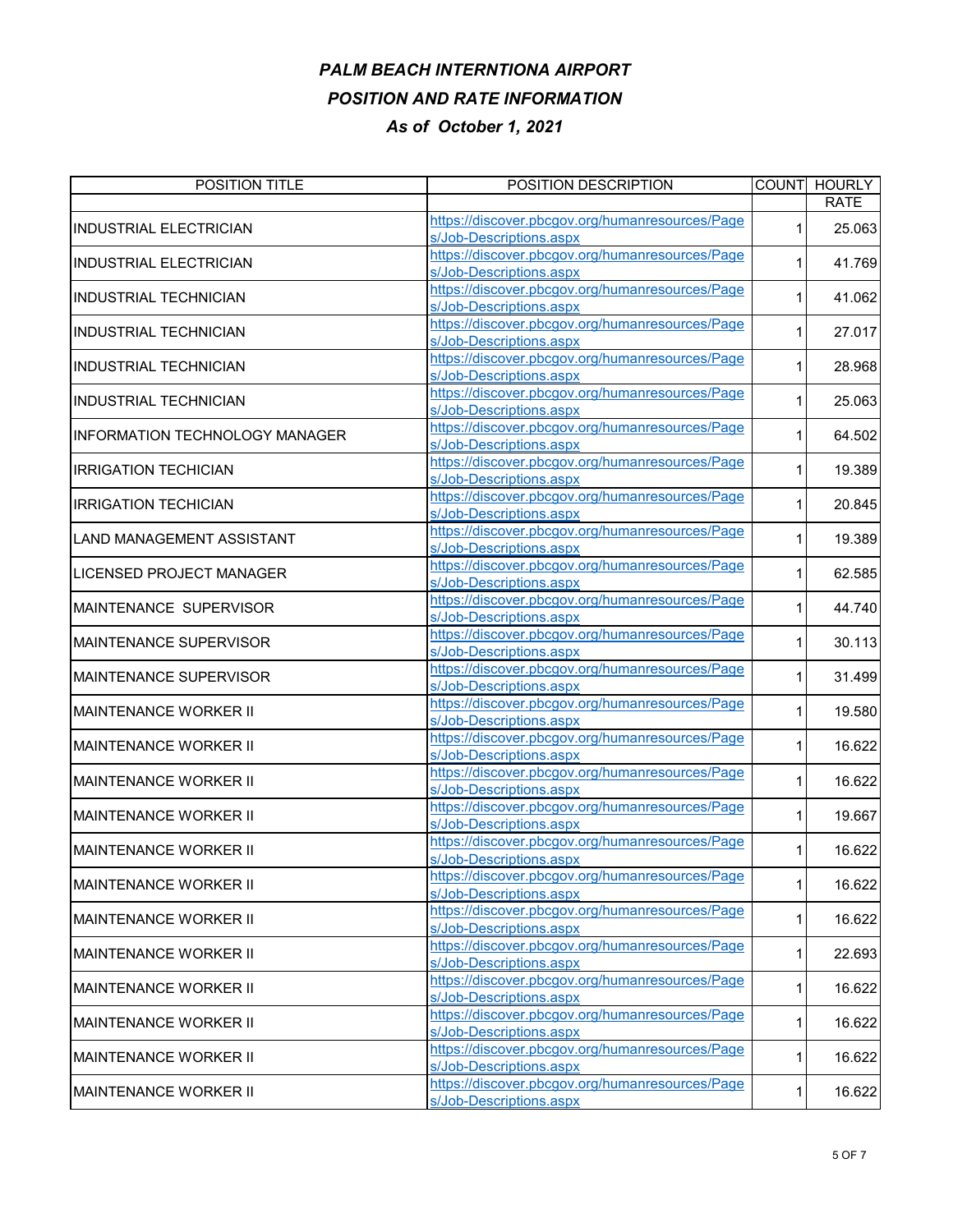| POSITION TITLE                           | POSITION DESCRIPTION                                                       |   | COUNT HOURLY |
|------------------------------------------|----------------------------------------------------------------------------|---|--------------|
|                                          | https://discover.pbcgov.org/humanresources/Page                            |   | <b>RATE</b>  |
| <b>IMAINTENANCE WORKER II</b>            | s/Job-Descriptions.aspx                                                    |   | 17.780       |
| MANAGER NOISE ABATEMENT/COMMUNITY        | https://discover.pbcgov.org/humanresources/Page                            |   |              |
| <b>AFFAIRS</b>                           | s/Job-Descriptions.aspx                                                    |   | 46.398       |
|                                          | https://discover.pbcgov.org/humanresources/Page                            |   |              |
| <b>IMATERIALS MANAGER</b>                | s/Job-Descriptions.aspx                                                    |   | 26.011       |
| MOTOR EQUIPMENT OPERATOR II              | https://discover.pbcgov.org/humanresources/Page                            |   | 18.325       |
|                                          | s/Job-Descriptions.aspx                                                    |   |              |
| MOTOR EQUIPMENT OPERATOR II              | https://discover.pbcgov.org/humanresources/Page                            |   | 21.818       |
|                                          | s/Job-Descriptions.aspx                                                    |   |              |
| MOTOR EQUIPMENT OPERATOR II              | https://discover.pbcgov.org/humanresources/Page                            | 1 | 18.831       |
|                                          | s/Job-Descriptions.aspx                                                    |   |              |
| <b>MOTOR EQUIPMENT OPERATOR II</b>       | https://discover.pbcgov.org/humanresources/Page                            |   | 17.509       |
|                                          | s/Job-Descriptions.aspx                                                    |   |              |
| <b>MOTOR EQUIPMENT OPERATOR II</b>       | https://discover.pbcgov.org/humanresources/Page                            |   | 17.497       |
|                                          | s/Job-Descriptions.aspx                                                    |   |              |
| <b>MOTOR EQUIPMENT OPERATOR II</b>       | https://discover.pbcgov.org/humanresources/Page                            |   | 27.610       |
| <b>OUTREACH &amp; PUBLIC INFORMATION</b> | s/Job-Descriptions.aspx<br>https://discover.pbcgov.org/humanresources/Page |   |              |
| <b>COORDINATOR</b>                       | s/Job-Descriptions.aspx                                                    |   | 27.773       |
|                                          | https://discover.pbcgov.org/humanresources/Page                            |   |              |
| <b>PAINTER</b>                           | s/Job-Descriptions.aspx                                                    |   | 21.553       |
|                                          | https://discover.pbcgov.org/humanresources/Page                            |   |              |
| <b>PAINTER</b>                           | s/Job-Descriptions.aspx                                                    |   | 19.466       |
|                                          | https://discover.pbcgov.org/humanresources/Page                            |   |              |
| <b>PLANNER I</b>                         | s/Job-Descriptions.aspx                                                    |   | 25.815       |
|                                          | https://discover.pbcgov.org/humanresources/Page                            |   |              |
| <b>PLUMBER</b>                           | s/Job-Descriptions.aspx                                                    |   | 25.640       |
|                                          | https://discover.pbcgov.org/humanresources/Page                            |   |              |
| <b>PLUMBER</b>                           | s/Job-Descriptions.aspx                                                    |   | 25.020       |
| <b>PLUMBER</b>                           | https://discover.pbcgov.org/humanresources/Page                            | 1 | 28.220       |
|                                          | s/Job-Descriptions.aspx                                                    |   |              |
| PROCUREMENT SPECIALIST                   | https://discover.pbcgov.org/humanresources/Page                            |   | 23.184       |
|                                          | s/Job-Descriptions.aspx                                                    |   |              |
| <b>PROCUREMENT SPECIALIST</b>            | https://discover.pbcgov.org/humanresources/Page                            |   | 22.285       |
|                                          | s/Job-Descriptions.aspx                                                    |   |              |
| <b>PROCUREMENT SPECIALIST</b>            | https://discover.pbcgov.org/humanresources/Page                            |   | 20.411       |
|                                          | s/Job-Descriptions.aspx                                                    |   |              |
| <b>PROFESSIONAL ENGINEER</b>             | https://discover.pbcgov.org/humanresources/Page<br>s/Job-Descriptions.aspx | 1 | 43.080       |
|                                          | https://discover.pbcgov.org/humanresources/Page                            |   |              |
| PUBLIC WORKS CREW CHIEF                  | s/Job-Descriptions.aspx                                                    | 1 | 26.472       |
|                                          | https://discover.pbcgov.org/humanresources/Page                            |   |              |
| <b>PUBLIC WORKS CREW CHIEF</b>           | s/Job-Descriptions.aspx                                                    | 1 | 36.635       |
| PUBLIC WORKS CREW CHIEF                  | https://discover.pbcgov.org/humanresources/Page                            |   |              |
|                                          | s/Job-Descriptions.aspx                                                    | 1 | 23.348       |
| <b>I</b> PUBLIC WORKS CREW CHIEF         | https://discover.pbcgov.org/humanresources/Page                            |   |              |
|                                          | s/Job-Descriptions.aspx                                                    | 1 | 25.079       |
| <b>SECURITY DOOR TECHNICIAN</b>          | https://discover.pbcgov.org/humanresources/Page                            |   | 26.171       |
|                                          | s/Job-Descriptions.aspx                                                    |   |              |
| SENIOR SIGN SHOP TECHNICIAN              | https://discover.pbcgov.org/humanresources/Page                            | 1 | 23.585       |
|                                          | s/Job-Descriptions.aspx                                                    |   |              |